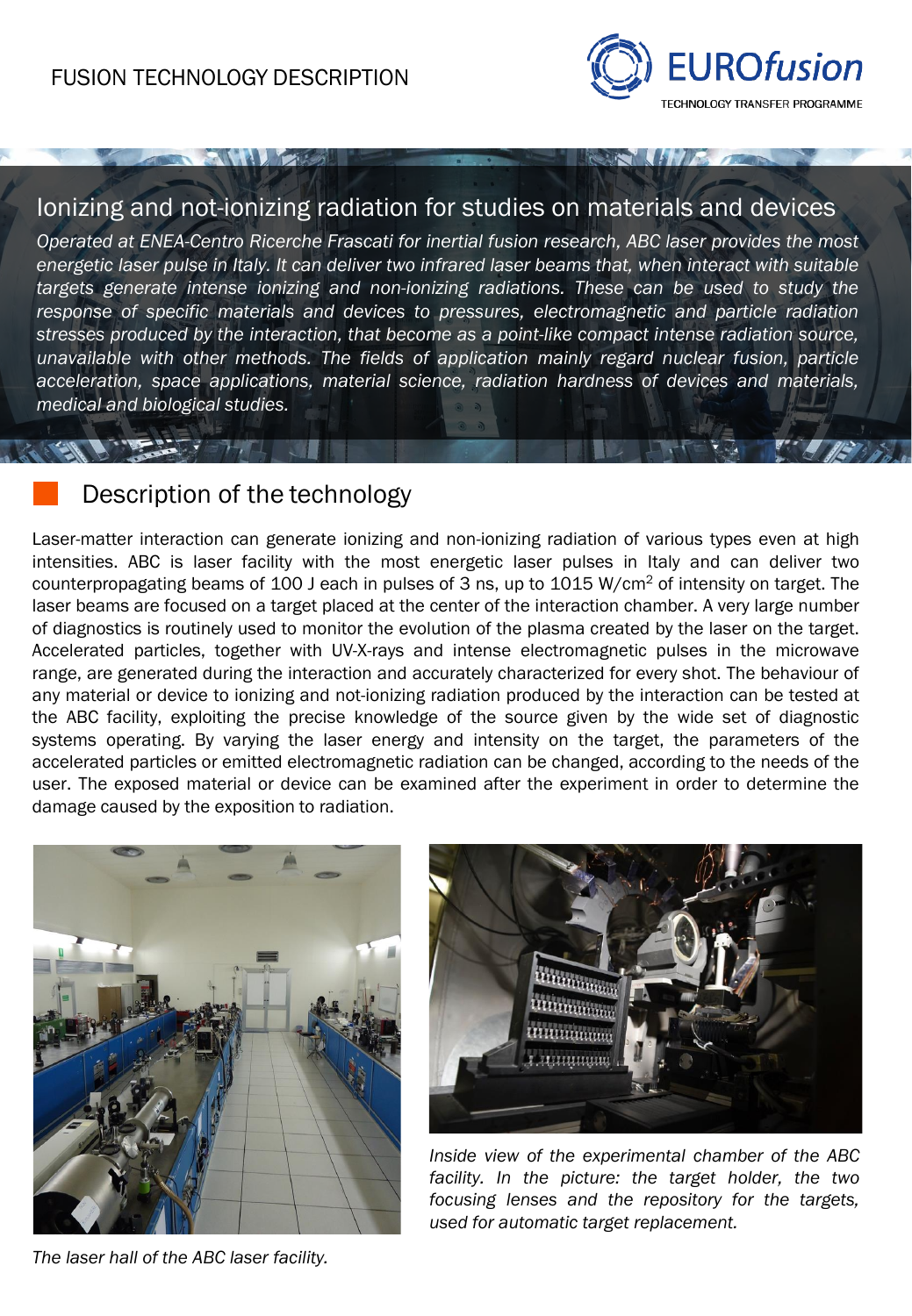**ANAL EXERCIT** 



#### Ionizing and not-ionizing radiation for studies on materials and devices

*Operated at ENEA-Centro Ricerche Frascati for inertial fusion research, ABC laser provides the most energetic laser pulse in Italy. It can deliver two infrared laser beams that, when interact with suitable targets generate intense ionizing and non-ionizing radiations. These can be used to study the response of specific materials and devices to pressures, electromagnetic and particle radiation stresses produced by the interaction, that become as a point-like compact intense radiation source, unavailable with other methods. The fields of application mainly regard nuclear fusion, particle acceleration, space applications, material science, radiation hardness of devices and materials, medical and biological studies.*

## Description of the technology

 $\mathcal{L}$  ,  $\mathcal{L}$  ,  $\mathcal{L}$  ,  $\mathcal{L}$  ,  $\mathcal{L}$  ,  $\mathcal{L}$  ,  $\mathcal{L}$  ,  $\mathcal{L}$  ,  $\mathcal{L}$  ,  $\mathcal{L}$  ,  $\mathcal{L}$  ,  $\mathcal{L}$  ,  $\mathcal{L}$  ,  $\mathcal{L}$  ,  $\mathcal{L}$  ,  $\mathcal{L}$  ,  $\mathcal{L}$  ,  $\mathcal{L}$  ,  $\mathcal{L}$  ,  $\mathcal{L}$  ,

The intense electromagnetic radiation in the radiofrequency-microwaves can be also used to test the resistance of electronic devices to harsh environments, heavily polluted by disturbances which could hinder their proper functioning or even irreparably damage them. Accurate characterization of the generated electromagnetic radiation is available through calibrated conductive and non-conductive probes for reliable testing. Among materials which can be subject to this specific short-time and intense radiation there are tissues and in general also living cells, for medical and biological studies. The ABC staff members are expert in the field of laser-matter interaction and specifically in the characterization of the plasma morphology and evolution along time, and of the wideband electromagnetic (radiofrequency, microwaves, UV, X, gammas) and particle (plasma, electrons, ions) radiation emitted because of it. Spectroscopy and imaging are among the main techniques used. All diagnostics are routinely used during each laser shot, with a dedicated acquisition software, for charged-particles detection, UV-X-ray and optical spectroscopy, plasma imaging and interferometry and calibrated conductive and non-conductive probes for the measurement of electromagnetic radiation. The staff can manage complex experimental setups to satisfy particular technical needs.



*The custom-made amplifiers of the central beam line of the ABC facility. The initial laser beam is formed and amplified along this line, before being split and further amplified for twobeam operation.*



*The experimental chamber of the ABC facility with the lid open. Multiple diagnostics are mounted and functioning in every shot.*